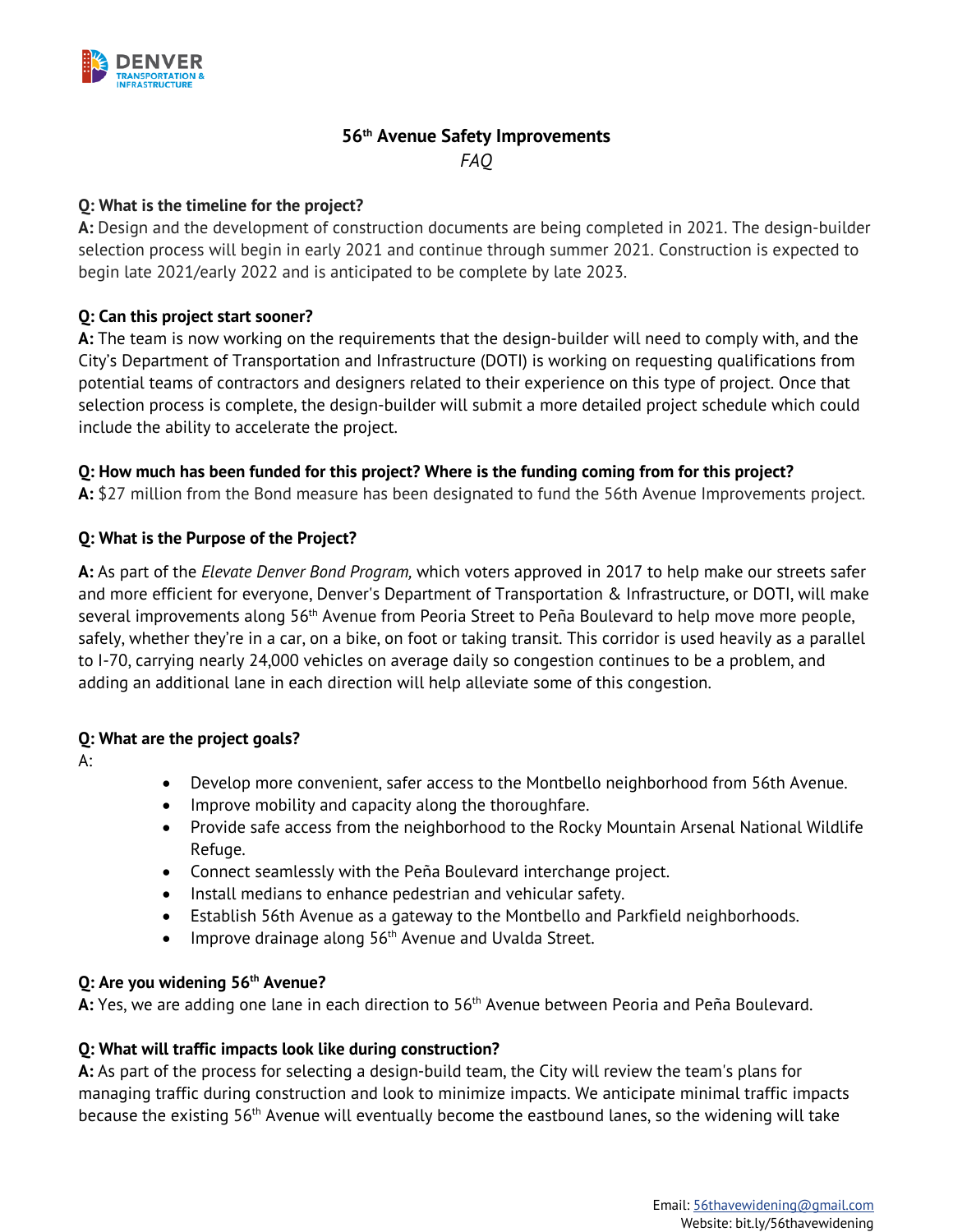

place north of the existing roadway. Pending Contractor traffic management plans, traffic is expected to remain open, eastbound and westbound (one lane in each direction) for the majority of the project, while the roadway is widened to the north; however, certain phases of construction may require short-term closures, traffic shifts and access changes. Once selected, the Contractor will be responsible for managing and handling traffic. There is not a Contractor or traffic plan in place at this time.

#### **Q: Why aren't you able to add two lanes in each direction now?**

**A:** We do not currently have sufficient funding to build the full 6-lane section.

# **Q: How much longer will it take for residents now to enter/exit my neighborhood since left turns will be restricted?**

**A:** First and foremost, these right-in/right-out turn lane movements are added as a safety enhancement to keep motorists, pedestrians and bicyclists safe as they traverse this new 4-lane roadway. In terms of timing estimates, it depends on where exactly you live; however, by adding signalized intersections, this should help with wait times, especially during peak travel times. Once installed, the City will monitor traffic signal timing and adjust as needed.

### **Q: Will a protected bike lane be added as part of this project?**

A: Providing safe multimodal facilities along roadways is a clear priority for DOTI and the City and County of Denver (CCD) leadership. For a busy and wide roadway such as  $56<sup>th</sup>$  Avenue, separating bikes and pedestrians from cars provides a significant increase in safety. The path to be added on the north side of 56th Avenue provides a wide space that can be safely shared by bikes and pedestrians while keeping them away from cars.

#### **Q: Will you be raising or lowering the speed limit along this stretch of 56th Avenue?**

**A:** There is no plan to revise the speed limit. However, the addition of a raised median and three new traffic signals means that through traffic may be required to stop and/or slow more frequently.

#### **Q: Are you coordinating with other projects in the area?**

**A:** Yes, we work closely with other project leaders to coordinate work, public outreach, etc. This will be especially important once construction is underway to ensure we do not have any overlapping detours and are minimizing impacts to traveling public.

#### **Q: How are you planning to make 56th Avenue a gateway to the Montbello and Parkfield neighborhoods?**

**A:** We will be adding a median to separate eastbound and westbound traffic. We are still finalizing design for these medians but they will likely have trees, boulders, etc. We will also be enhancing connections by adding a multi-use trail.

#### **Q: What about a pedestrian overpass on 56th Avenue?**

**A:** We do not have sufficient funding to build a pedestrian overpass but we are enhancing safety for pedestrians throughout this corridor by adding/enhancing crosswalks at the two current and three new signalized intersections as well as adding a median and a multi-use path.

#### **Q: How are you ensuring pedestrian safety to Arsenal?**

A: To access the Arsenal on the north side of 56<sup>th</sup> Avenue, we will be adding/enhancing crosswalks at the two current and three new signalized intersections. Also, with the addition of the median, there will be